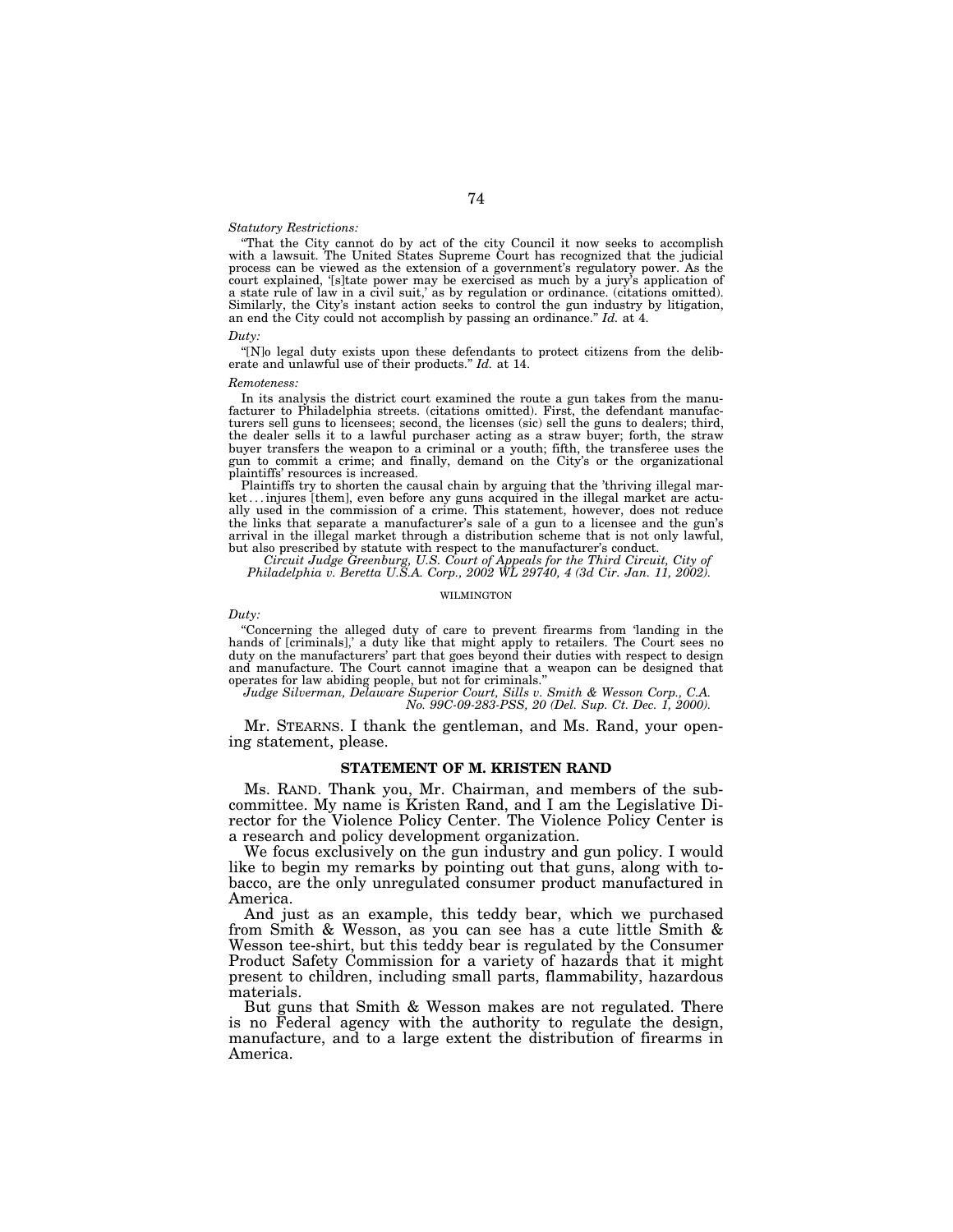So that leaves the tort system as the only method of regulation for the gun industry, and I think that Elisa's comments speak very clearly and concisely about the function of the tort system.

It is entirely appropriate that any member of the firearms industry be held accountable for its negligent conduct, whether or not that conduct complies with the absolute letter of the law.

And that is actually the main thrust of some of our major concerns with this legislation. That because if a manufacturer or dealer acts in technical compliance with the law, and are on the list maintained by the Secretary of Commerce, they are protected from liability if their guns are used by a third-person to kill or injure.

And, Mr. Chairman, I would respectfully disagree that the bill would not impact cases like the Kitchen case. The way the bill is currently drafted, it would definitely protect someone who goes into a store visibly intoxicated, and buys a gun, and injures a third-person.

And particularly in the Kitchen case, there was no State law that would prevent that sale, and there is no Federal prohibitive category that covers the visibly intoxicated. So that case would clearly fall under the protection of this bill.

Likewise, we have concerns that the definition of manufacturer and dealer in the bill are overly broad. Because it requires that dealers or manufacturers only be licensed to the extent required by law, it would in fact allow manufacturers who manufacture guns at home for their own use, and who are not required to be licensed as manufacturers under Federal law, it would protect those people, people making kit guns at home who may be making occasional sales.

Likewise, it would protect hobbyist gun sellers, who often market their guns at gun shows, bragging that they don't have to conduct a background check. In fact, I have a photo here from a Seattle area gun show.

This is a private seller, and it says, "Private Collection, No Wait, No Phone Call.'' But these hobbyists are specifically excluded from the licensing requirements of Federal law, and they would clearly be protected under this bill.

I am encouraged by some of the comments from the committee members that there is a willingness to deal with some of these problems, and we think that is important, but the bigger picture is going back to the point of an unregulated industry.

The plaintiffs have to have a wide berth in litigation when you are dealing with an unregulated industry, because that is the only check on the conduct of that industry. So we think that these lawsuits brought by cities, even though the Violence Policy Center has actually be critical of some of the particular aspects of that litigation, it is entirely appropriate, and it is the function of the tort system to change with society, and to address problems that aren't specifically addressed by statute.

And for those reasons, we strongly oppose H.R. 2037, but we thank you for hearing our comments.

[The prepared statement of M. Kristen Rand follows:]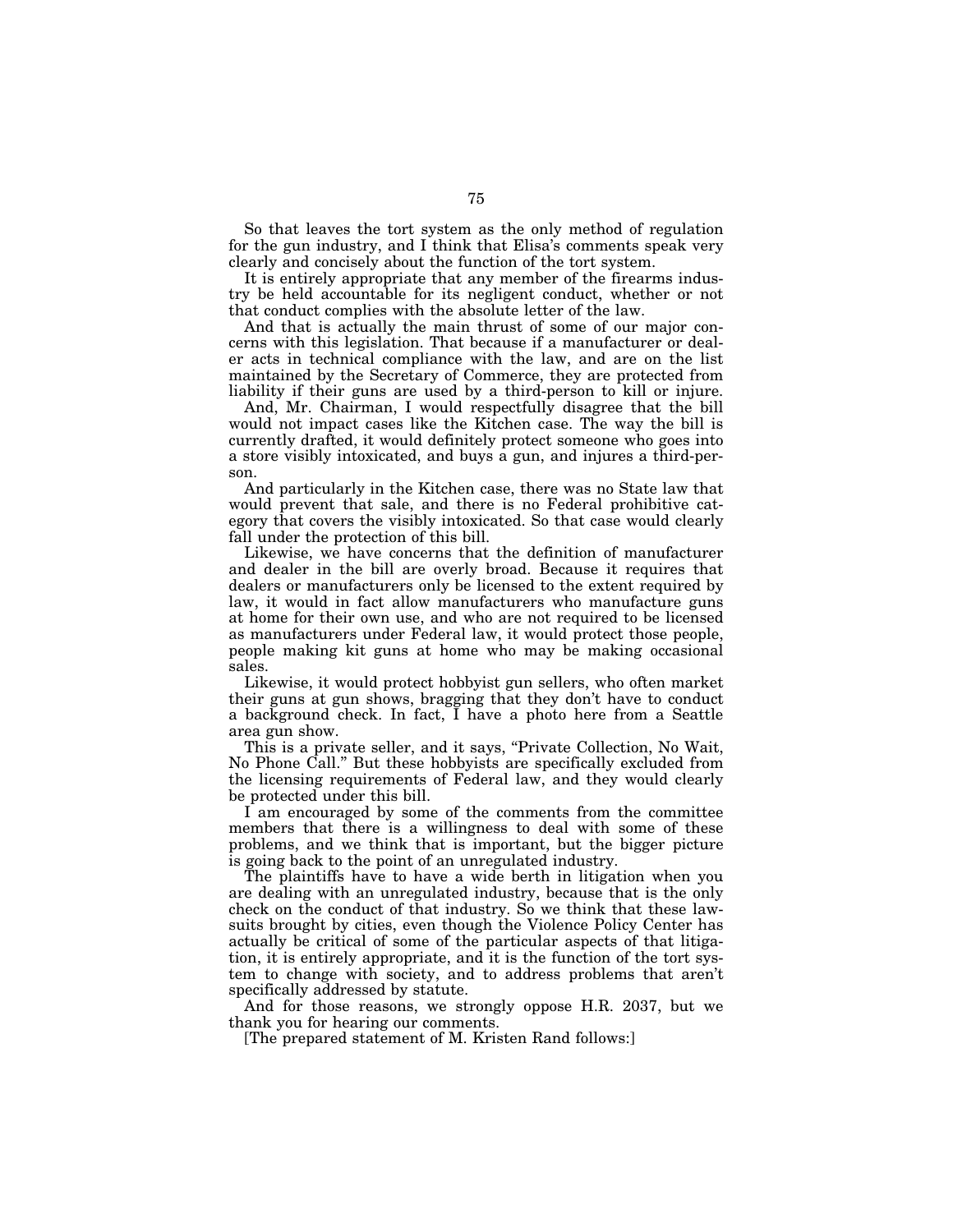## PREPARED STATEMENT OF M. KRISTEN RAND, LEGISLATIVE DIRECTOR, VIOLENCE POLICY CENTER

#### INTRODUCTION

Good morning Mr. Chairman and members of the Committee. I am Kristen Rand, legislative director for the Violence Policy Center (VPC). The VPC is a national nonprofit organization that conducts research and policy development aimed at reducing gun-related violence. The VPC has conducted numerous studies regarding the impact that tort reform would have on the firearms industry and hence on gun violence-prevention efforts.

As you know, 33 lawsuits have been filed by city, county, and state officials against various gun manufacturers, distributors, dealers, and trade associations. From the moment these suits were filed, the gun industry has poured tremendous resources into shielding themselves from ever having to step into a courtroom to defend themselves and their products. In state legislature after state legislature, the industry—aided by the National Rifle Association—has pushed legislation to insulate itself from suits. These efforts have been very successful. More than 20 states have enacted sweeping immunity legislation preventing cities from filing cases.

The Violence Policy Center has expressed concerns about some aspects of the law-suits filed by cities against the gun industry. The VPC has expressed concern that some of the suits make overly broad allegations against the gun industry. As a close observer of the industry, the VPC knows that the industry is not a monolith, and cannot be treated as such. The VPC believes that the conduct of each player in the industry must be judged independently. At the same time, when appropriate, the industry should be required to defend its conduct in a courtroom, rather than hide behind special interest legislation that exempts the gun industry from the rules by

which all other product manufacturers must play. The merits of any individual lawsuit are not what we are here today to discuss. We are here to analyze H.R. 2037, the "Protection of Lawful Commerce in Arms<br>Act," legislation that would make sweeping changes in state tort law: changes delegislation that would make sweeping changes in state tort law; changes designed specifically to benefit the gun industry. The ''Protection of Lawful Commerce in Arms Act,'' would make it virtually impossible to bring lawsuits against the gun industry in circumstances in which the industry's conduct contributes to criminal gun violence if the conduct of the industry is in technical compliance with the law. This is a dangerous proposal. Plaintiffs pursuing actions against the gun industry should be allowed a wide berth since the firearms industry is already exempt from federal health and safety regulation.

#### GUNS—AND TOBACCO—THE LAST UNREGULATED CONSUMER PRODUCTS

Aside from the tobacco industry, the firearms industry is America's last unregu-lated consumer product manufacturer. Unlike virtually every other consumer product—from toys to automobiles—firearms and ammunition are subject to no federal safety oversight, and commerce in guns is subject to only modest restrictions. Therefore, the civil justice system serves as the only "regulation" of the conduct of the gun industry. Litigation is the only mechanism available to consumers and victims of firearms violence to hold the gun industry accountable when it acts negligently or recklessly. Weakening the rights of consumers and public officials to sue the gun industry deprives citizens of the sole tool currently available to hold the gun industry accountable for the products it sells, a product that kills nearly 30,000 Americans every year. To put this number in context, that is the equivalent of five fully loaded 747 jumbo jets crashing every month. Despite this death toll, no federal agency has the authority to regulate the design and manufacture of firearms.<sup>1</sup>

Taking into account the unregulated status of the gun industry, any weakening of tort law that currently applies to the industry is unwarranted. H.R. 2037 would make it virtually impossible to bring lawsuits against the gun industry in circumstances in which the industry's conduct contributes to criminal gun violence so long as the conduct of the industry is in technical compliance with the law. The restrictions contained in H.R. 2037 are intended to reach lawsuits like those brought by the 33 cities, counties, and states. The suits target the design, marketing, and distribution practices of the firearms industry in an effort to hold the industry accountable for the allegedly resulting gun violence. Like the tobacco suits filed by state attorneys general, many of these lawsuits against the gun industry argue novel, untested legal theories. The suits attempt to define the parameters regarding the liability of the firearms industry for the gun violence that plagues our country.

<sup>&</sup>lt;sup>1</sup> Firearms and ammunition are specifically exempt from the jurisdiction of the Consumer Product Safety Commission, see 15 USC  $\S 2052(a)(1)(E)$ .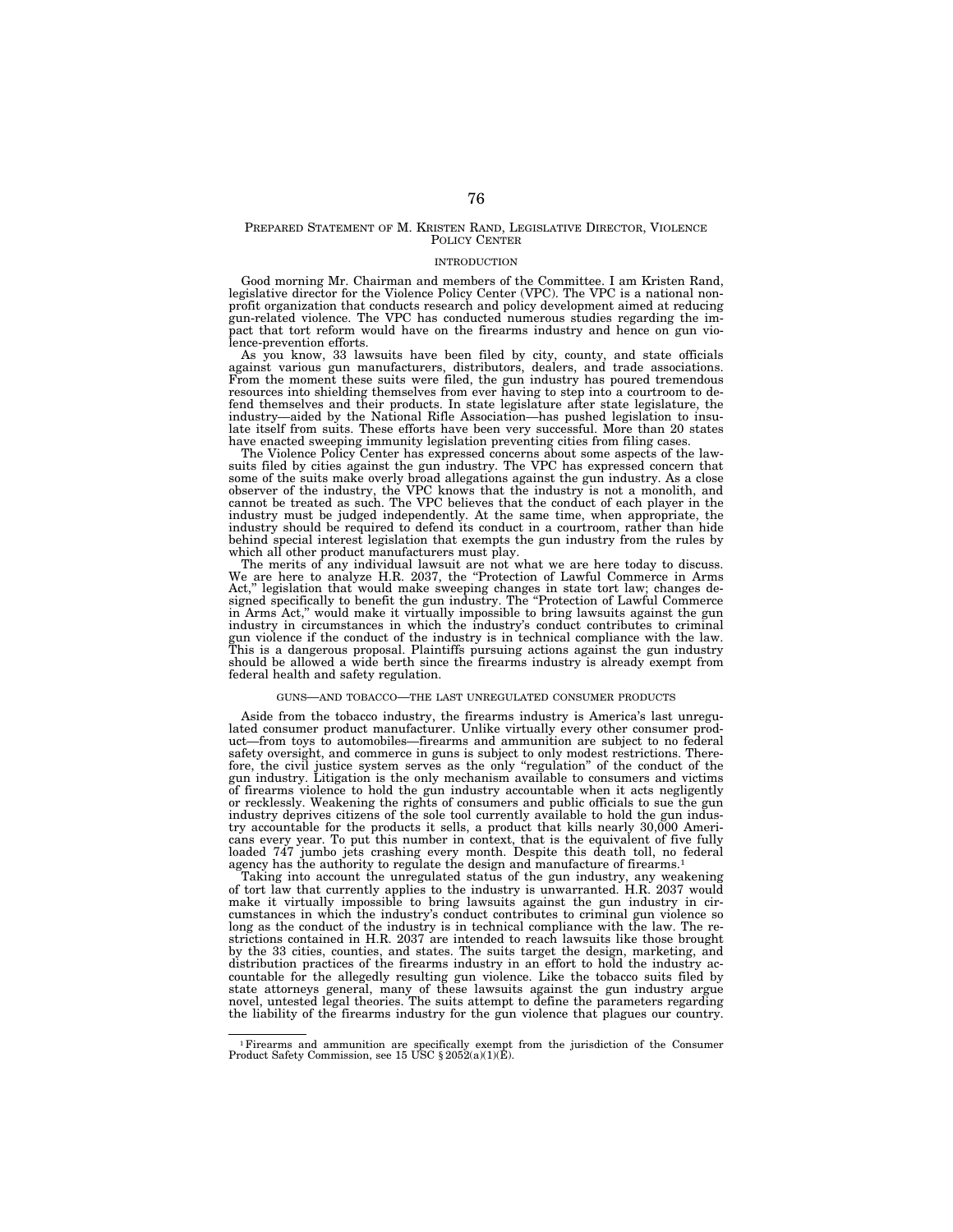In the view of the Violence Policy Center, this is entirely appropriate. Law professor Carl Bogus makes this point forcefully in his discussion of the lawsuits filed by cities against the gun industry in his book *Why Lawsuits are Good for America: Disciplined Democracy, Big Business and the Common Law,* ''Flexibility is one of the hallmarks of tort law...tort law is necessarily elastic. It must be able to be stretched to fit new situations as courts deem it necessary to do so."<sup>2</sup>

However, the real-world effects of H.R. 2037 would reach far beyond these novel lawsuits and would adversely affect many lawsuits brought under traditional, accepted tort theories. The bill would also operate to protect corrupt gun dealers and negligent gun show promoters, some of the gun industry's worst actors. The VPC would like to use the bulk of our testimony to discuss these perhaps unintended consequences of the bill.

## DEFINITIONS OF ''MANUFACTURER'' AND ''DEALER'' WOULD PROTECT THOSE WHO MAKE GUNS AT HOME AS WELL AS GUN SHOW ''HOBBYIST'' SELLERS

The definitions contained in section 13 of H.R. 2037 would operate to protect firearm and ammunition manufacturers and dealers who are ''licensed to engage in business'' as a manufacturer or seller ''to the extent required'' under title 18 of the United States Code. Title 18 requires any person who ''devotes time, attention, and labor to manufacturing firearms as a regular course of trade or business with the principal objective of livelihood and profit through the sale or distribution of the firearms manufactured'' to obtain a manufacturer's license.3 But an individual who manufactures or assembles a firearm for his own personal use (or to give as a gift) is not required to be licensed under existing federal law. Nevertheless, such persons would be eligible to register with the Secretary of Commerce as a ''manufacturer'' under H.R. 2037 because they are ''licensed to the extent required'' by federal law.

The potential danger of shielding do-it-yourself gun manufacturers is starkly demonstrated by a growing trend in firearms market: ''kit guns'' or ''parts sets.'' Gun publications such as Shotgun News are replete with advertisements for ''kit guns,'' firearms that can easily be assembled from parts. Parts sets are available for a wide variety of firearms, including handguns and assault weapons.4 Under H.R. 2037, entities that manufacture such parts sets as well as people who use such parts kits to manufacture guns at home could register with the Secretary of Commerce and be eligible for protection from civil liability.

Likewise, a person ''who devotes time, attention, and labor to dealing in firearms as a regular course of trade or business with the principal objective of livelihood and profit through the repetitive purchase and resale of firearms,'' must obtain a dealer's license under current federal law. However, the federal licensing statute specifically excludes from the definition of "dealer," any person "who makes occasional sales, exchanges, or purchases of firearms for the enhancement of a personal collection or for a hobby, or who sells all or part of his personal collection of firearms.'' Anyone who falls within this latter exclusion for ''hobbyists'' could register with the Secretary of Commerce as a ''seller'' under H.R. 2037 because they are ''licensed to the extent required'' by federal law and be protected from liability.

This makes so-called ''hobbyists'' who make occasional sales at gun shows eligible to qualify as ''a seller in interstate or foreign commerce of a firearm or ammunition product,'' under H.R. 2037. This would have the effect of protecting from liability private gun sellers who often compete with federally licensed gun dealers at gun shows by bragging that they do not have to conduct background checks. In fact, I have with me a photo taken at a gun show depicting a display of handguns accompanied by a handwritten sign reading, ''Private Collection; No Wait; No Phone Call.'' Under H.R. 2037, these ''hobbyist'' gun show dealers would be immune from civil liability resulting from the criminal use of a gun he sold so long as he takes the time to register as a "seller" with the Secretary of Commerce.

<sup>2</sup> Carl T. Bogus, *Why Lawsuits are Good for America: Disciplined Democracy, Big Business and the Common Law,* 199 (New York University Press 2001). See also Robert L. Rabin, Enabling Torts, 49 DePaul L. Rev. 435 (1999) (discussing how gun industry liability for negligent mar-

keting and distribution practices fits into a category the author describes as "enabling torts.")<br><sup>3</sup> 18 USC § 921(a)(21)(A).<br><sup>4</sup> Although it is very difficult to determine how many of such "kit guns" have been used in<br>eri Chetcuti was shot with a "home constructed semiautomatic resembling an AR-15," according to<br>authorities investigating the killing. Sheriff's deputies who executed a search warrant at the<br>suspect's home reported finding bom made'' weapon. Tyche Hendricks and Jim Herron Zamora, ''Cop killing: No Fremont tie...'' *San Francisco Examiner,* April 27, 1998.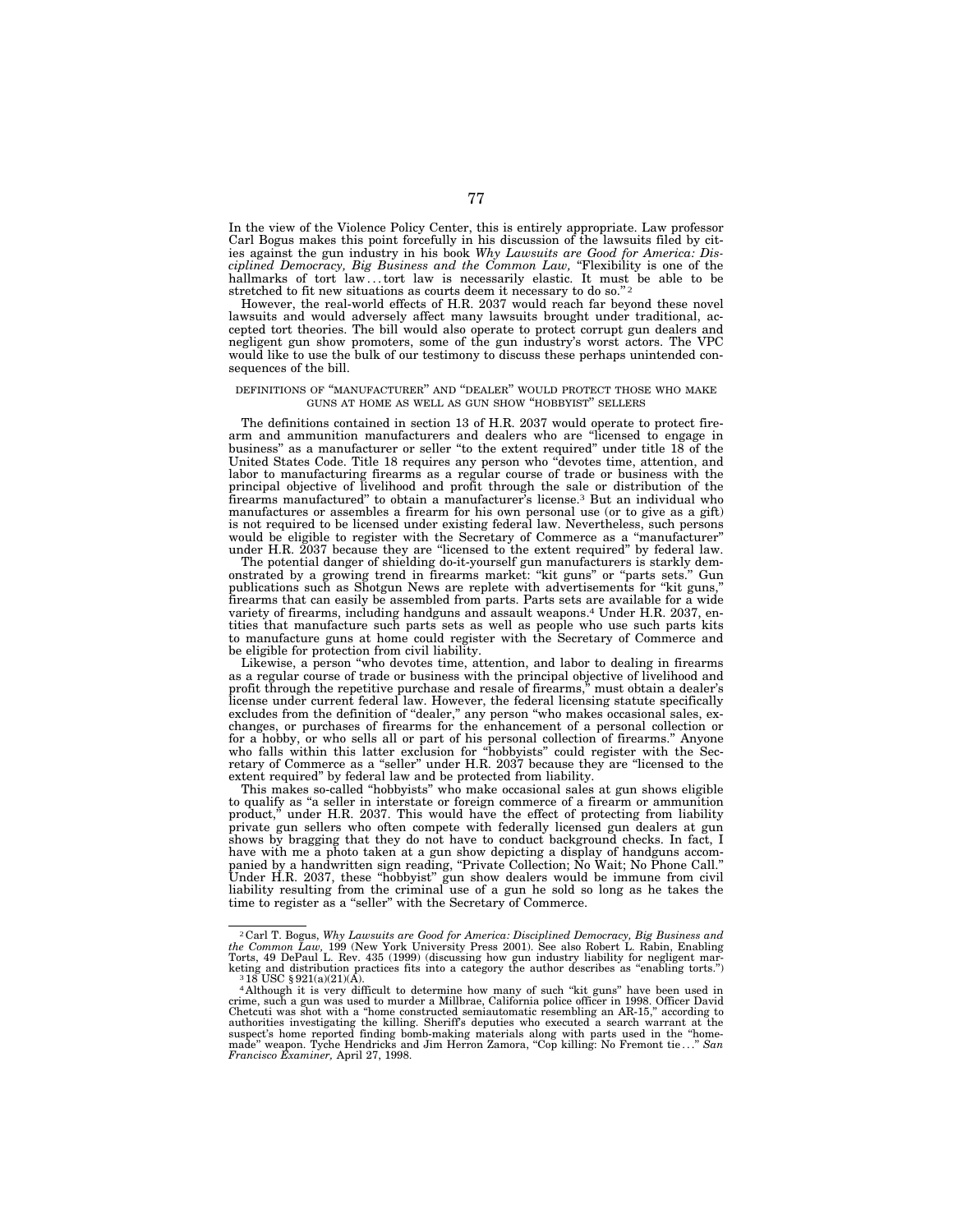## H.R. 2037 WOULD UNDERMINE EXISTING STATE COMMON LAW

The bill would wipe out cases utilizing the well-established legal theory of neg-ligent entrustment. This theory applies where there is clear evidence of a negligent sale by a manufacturer or dealer, yet the conduct is not illegal.5 For example, in *Deborah Kitchen v. K-Mart Corporation Thomas* Knapp purchased

a 22 caliber rifle and a box of bullets at a K-Mart after a day-long drinking spree. He then shot his ex-girlfriend, Deborah Kitchen, leaving her a quadriplegic. By his own estimate, Knapp had consumed a fifth of whiskey and a case of beer before driving to K-Mart to make the purchase. The K-Mart clerk who sold Knapp the rifle testified that Knapp's handwriting on the federal form required for firearm purchase was illegible, and that he helped Knapp fill out the form. Knapp had no recollection of what occurred at K-Mart. K-Mart was found liable in a civil suit filed by Kitchen, but the Florida Court of Appeals reversed the decision concluding that since ''there is no statutory prohibition against the sale of a firearm to a person who is intoxicated, the seller is not responsible to a third person for the improper use of the fire-<br>arm." The Florida Supreme Court overturned the Court of Appeals ruling that "an<br>action for negligent entrustment...is consistent with tecting its citizens from the obvious danger of the placement of a firearm in the hands of an intoxicated person...

The seller in this case would be eligible for protection from civil liability under H.R. 2037 since the conduct of the seller was technically in compliance with the letter of state law (federal law also does not prohibit the sale of a firearm to a visibly intoxicated individual). 7

In a similar case, *Pavlides v. Niles Gun Show, Inc.,* a gun show promoter was held liable for the injuries inflicted by two teenagers who had stolen weapons from his event.8 Although several thefts of firearms had occurred at the promoter's shows, and the promoter had knowledge of the previous thefts, vendors were not required to secure their weapons. In January, 1992, the promoter held a gun show at a local civic center. Although the promoter had a policy of refusing admission to unsupervised minors, Jayson Troyer, age 13, Edward Tilley III, age 16, and a companion were able to pay the admission fee and enter the gun show. No one questioned them about their ages, or asked for identification. While they were at the show, several vendors offered to sell the boys firearms and ammunition. At one point, the boys left the show to pick up a 15-year-old friend. Upon returning, the three re-entered the show, gaining re-admission by showing the stamps on their hands. Their friend paid the admission fee and entered the show. Again, the boys were not questioned about their ages, nor asked for identification. Once inside, the boys began stealing firearms. According to the boys, most of the firearms were not secured, making the thefts easy. One boy stole a .25 pistol. Another took two handguns: a .22 derringer and a .38 handgun. Each time the boys stole a firearm, they left the show to store the gun, and again re-entered by showing their stamps. Later in the afternoon, a vendor sold one of the boys 38 caliber ammunition. After approximately two and one-half hours, they departed for the home of one of the boys. There, they inhaled gasoline fumes. They then decided to break into cars parked along the street. Discovering a car with keys, they took the car. When it began to snow, they began purposely sliding the car into trash cans for amusement.

Gregg Pavlides witnessed the boys' activities from his house. He then got into his car and followed the boys. Another driver also began following the boys. Shortly thereafter, the boys lost control of the car and went off the road. Pavlides and the other driver stopped their cars and approached the boys. As Pavlides neared the car, one of the boys fired at him shooting him twice. One bullet punctured his lung, and the other lodged in his spinal cord rendering him a paraplegic. The Court of Appeals

<sup>5</sup>The bill would not have the same impact on cases based on the similar theory of negligence per se. But it is important to note that negligent entrustment and negligence per se are separate<br>and distinct causes of action requiring different elements of proof. Negligent entrustment is<br>based in common law negligence in harm to the buyer or a third party. Liability based on negligence per se, on the other hand,<br>arises from the seller's failure to comply with specific statutory duties, e.g. the federal Gun Con-<br>trol Act or similar state 1995), for example, it was determined that employees of Wal-Mart, by inquiring whether the<br>purchaser of a firearm had been adjudicated mentally incompetent, had fulfilled their statutory<br>duty and therefore could not be neg

ees could be found liable under traditional common law principles of negligence.<br>
<sup>6</sup> *Kitchen v. K-Mart Corp.*, 697 So. 2d 1200; 1997 Fla. LEXIS 1052; 22 Fla. L. Weekly S 435, July 17, 1997.

uy 11, 1997.<br>7See 18 USC § 922((d) for the list of the federal prohibited categories.<br><sup>8</sup>*Gregg L. Pavlides v. Niles Gun Show, Inc.,* 112 Ohio App 3d 609, 679 N.E. 2d 728, (1996).